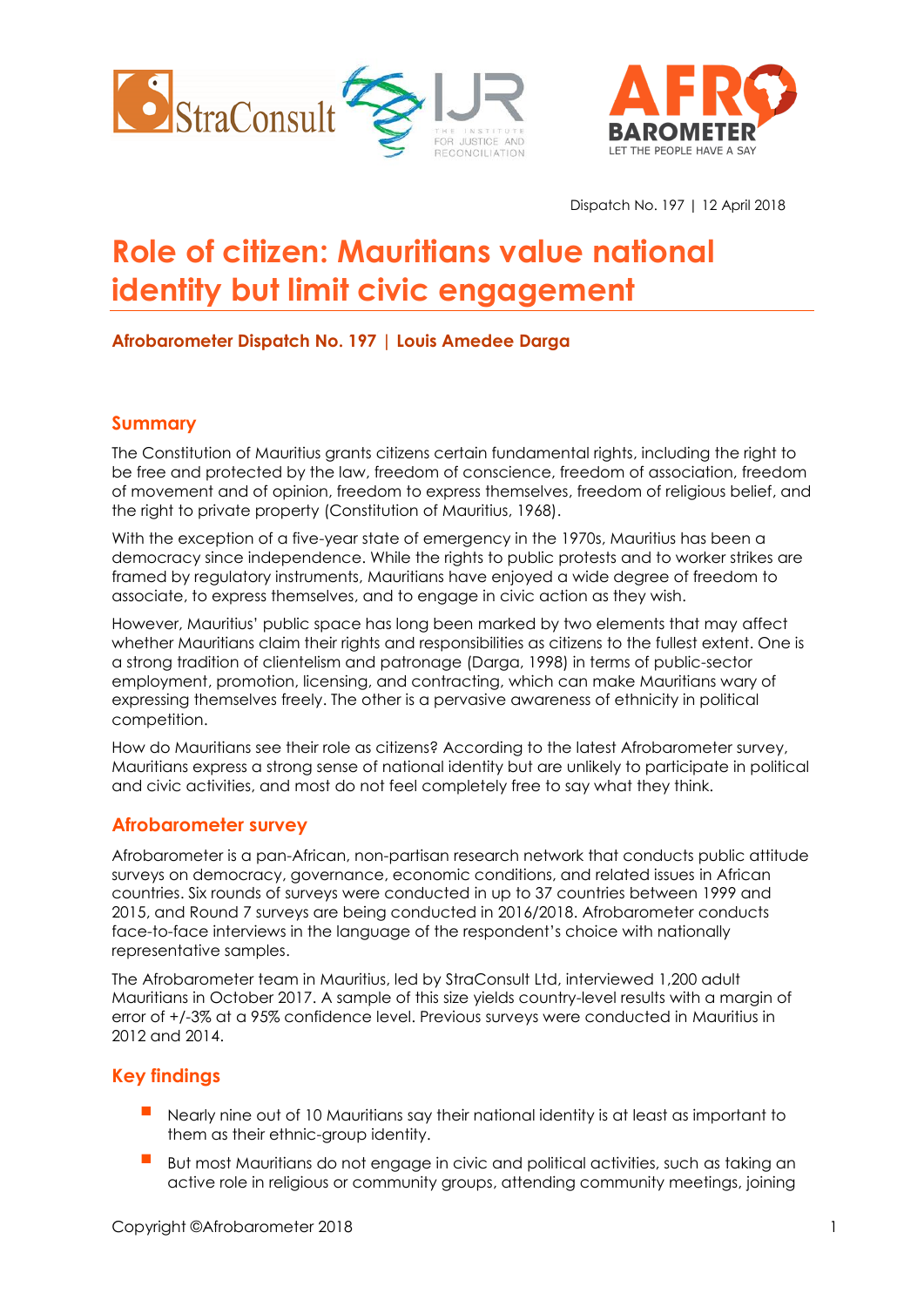

with others to raise an issue, contacting elected officials, or participating in election campaigns.

- More than seven in 10 respondents say people "often" or "always" have to be careful about what they say about politics (71%) – a sharp increase from 57% in 2014 – as well as which political organizations they join (71%) and how they vote (73%).
- About three in 10 Mauritians say freedom of speech and press freedom have declined compared to a few years ago.

#### **Ethnic or national identity?**

For almost nine out of 10 Mauritians, their national identity is at least as strong as their ethnic identity. Almost two-thirds (63%) say they "feel equally Mauritian and (a member of their ethnic group)"; in addition, 18% say they "feel only Mauritian," and 6% say they "feel more Mauritian" than ethnic (Figure 1). Only one in 10 say they feel only (4%) or more (4%) a member of their ethnic group.

Looking at those for whom their national identity outweighs their ethnic identity, men (28%) are more likely than women (21%) to say they feel "only Mauritian" or "more Mauritian than (ethnic group)" (Figure 2). Young adults are slightly more likely to feel this way (29% among those aged 26-35) than other age groups.



#### **Figure 1: Ethnic or national identity?** | Mauritius | 2017

**Respondents were asked:** *Let us suppose that you had to choose between being a Mauritian and being a \_\_\_\_\_\_\_ [respondent's ethnic group]. Which of the following statements best expresses your feelings?*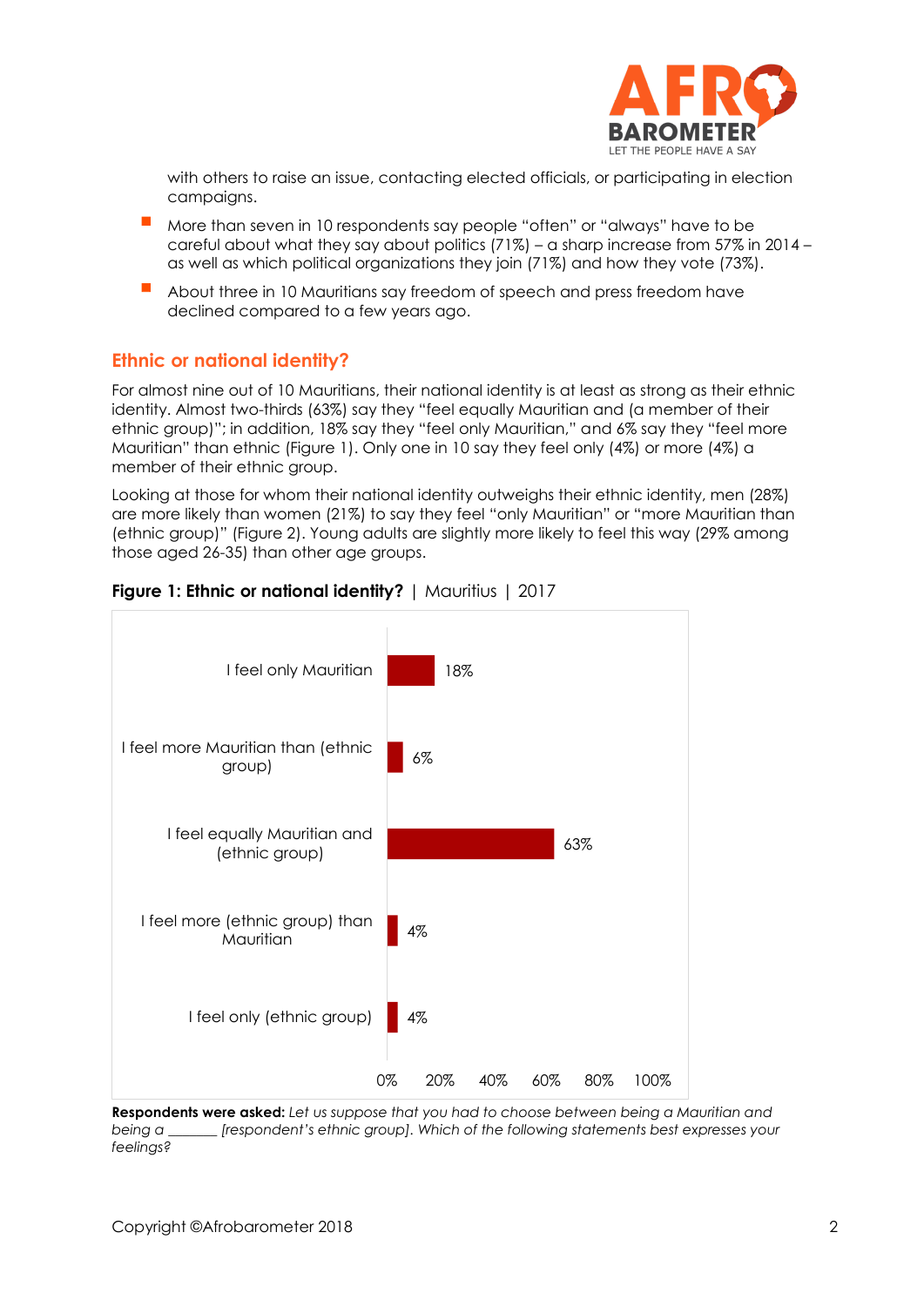



**Figure 2: Feel only or more Mauritian |** by gender, residency location, and age group | Mauritius | 2017

*(Figure shows % who say they "feel more Mauritian" or "feel only Mauritian")*

## **Participation in civic and political activities**

#### *Religious and community organizations*

Most Mauritians are not active in religious or community groups. Only two in 10 citizens are active members or leaders of religious groups that meet outside of regular worship services (11%) or other voluntary associations or community groups (9%) (Figure 3).

Men are twice as likely as women to be part of religious groups (15% vs. 7%) (Figure 4). Religious groups are somewhat more popular among older citizens than other kinds of associations or community groups.





*Respondents were asked: Now I am going to read out a list of groups that people join or attend. For each one, could you tell me whether you are an official leader, an active member, an inactive member, or not a member?*

*- A religious group that meets outside of regular worship services?*

*- Some other voluntary association or community group?*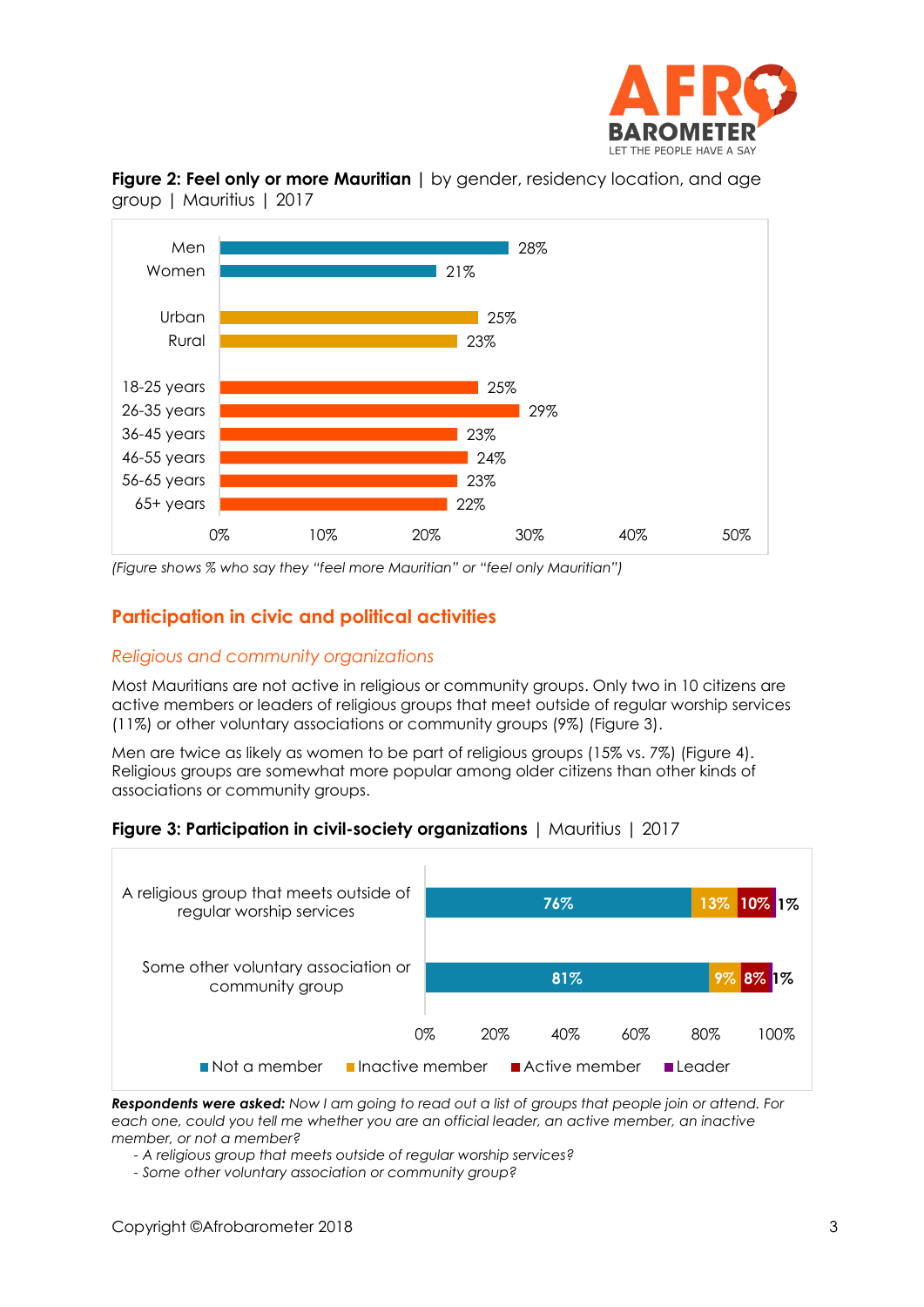



**Figure 4: Participation in civil-society organizations**  $\vert$  by gender, residency location, and age | Mauritius | 2017

*Respondents were asked: Now I am going to read out a list of groups that people join or attend. For each one, could you tell me whether you are an official leader, an active member, an inactive member, or not a member? (% who say "active member" or "official leader")*

### *Civic actions*

Most Mauritians did not attend a community meeting or get together with others to raise an issue during the year preceding the survey (Figure 5). In fact, almost half (49% and 48%, respectively) say they would never do so, while 21% and 28%, respectively, say they would do so if they had the chance. Only 30% say they attended at least one community meeting during the preceding year, while 24% say they got together with others at least once to raise an issue.<sup>1</sup>

Men are more likely than women to attend community meetings (36% vs. 24%) and to get together with others to raise an issue (28% vs. 20%) (Figure 6). Likewise, rural residents are more active than urbanites when it comes to attending community meetings (35% vs. 23%) and joining others to raise an issue (27% vs. 20%).

One-third (35%) of respondents aged 56-65 say they attended a community meeting during the previous year – more than any other age group. Citizens with no formal education are least likely to attend a community meeting (13%) or get together with others to raise an issue (6%).

 $1$  Due to rounding, percentages for combined categories may differ by 1 percentage point from the sum of component categories.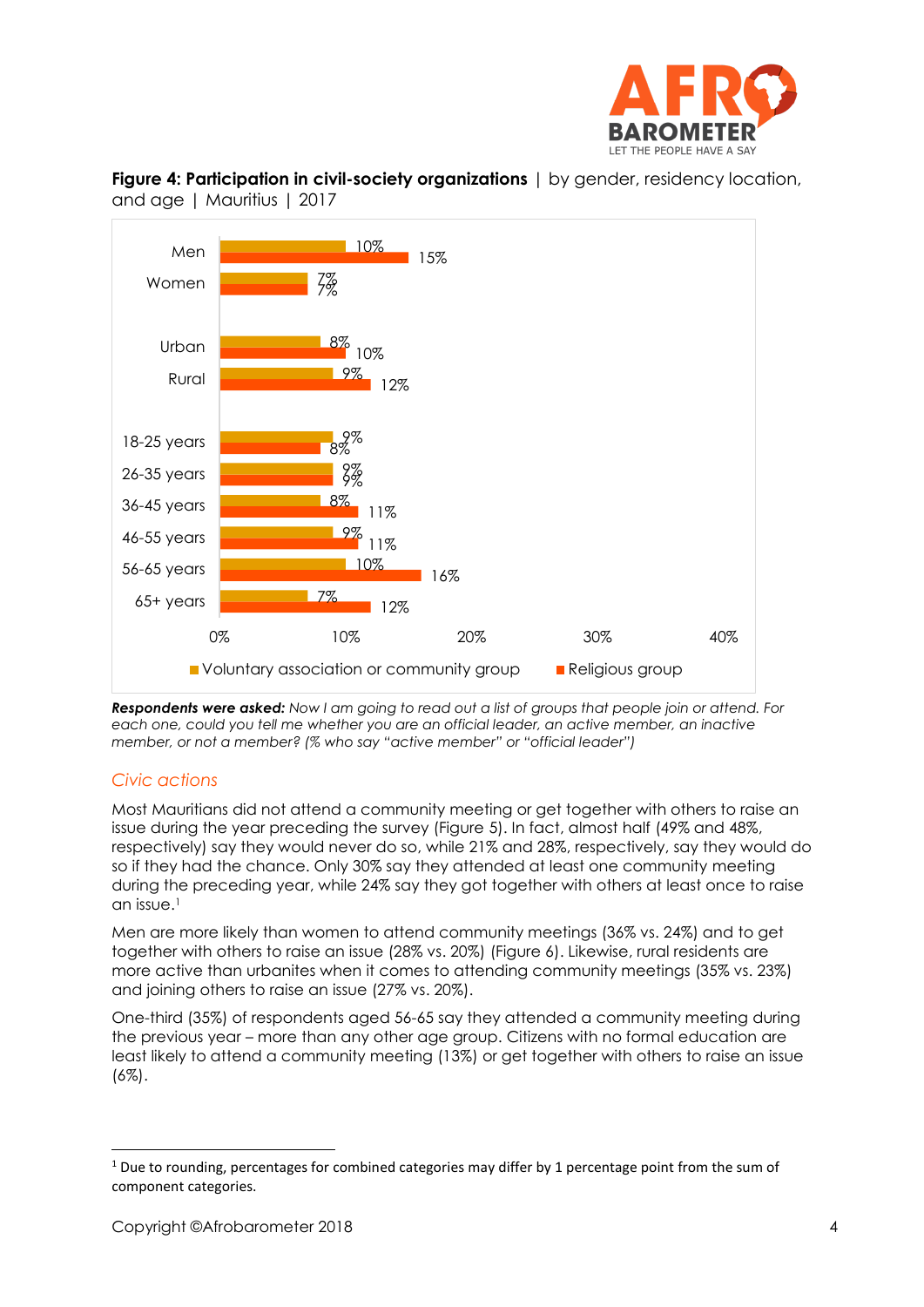

#### **Figure 5: Civic actions** | Mauritius | 2017



*Respondents were asked: Here is a list of actions that people sometimes take as citizens. For each of*  these, please tell me whether you, personally, have done any of these things during the past year. If *not, would you do this if you had the chance?*

**Figure 6: Civic actions** I by gender, residency location, gae, and education level | Mauritius | 2017



*Respondents were asked: Here is a list of actions that people sometimes take as citizens. For each of these, please tell me whether you, personally, have done any of these things during the past year. If not, would you do this if you had the chance? (% who say "once or twice, "several times," or "often")*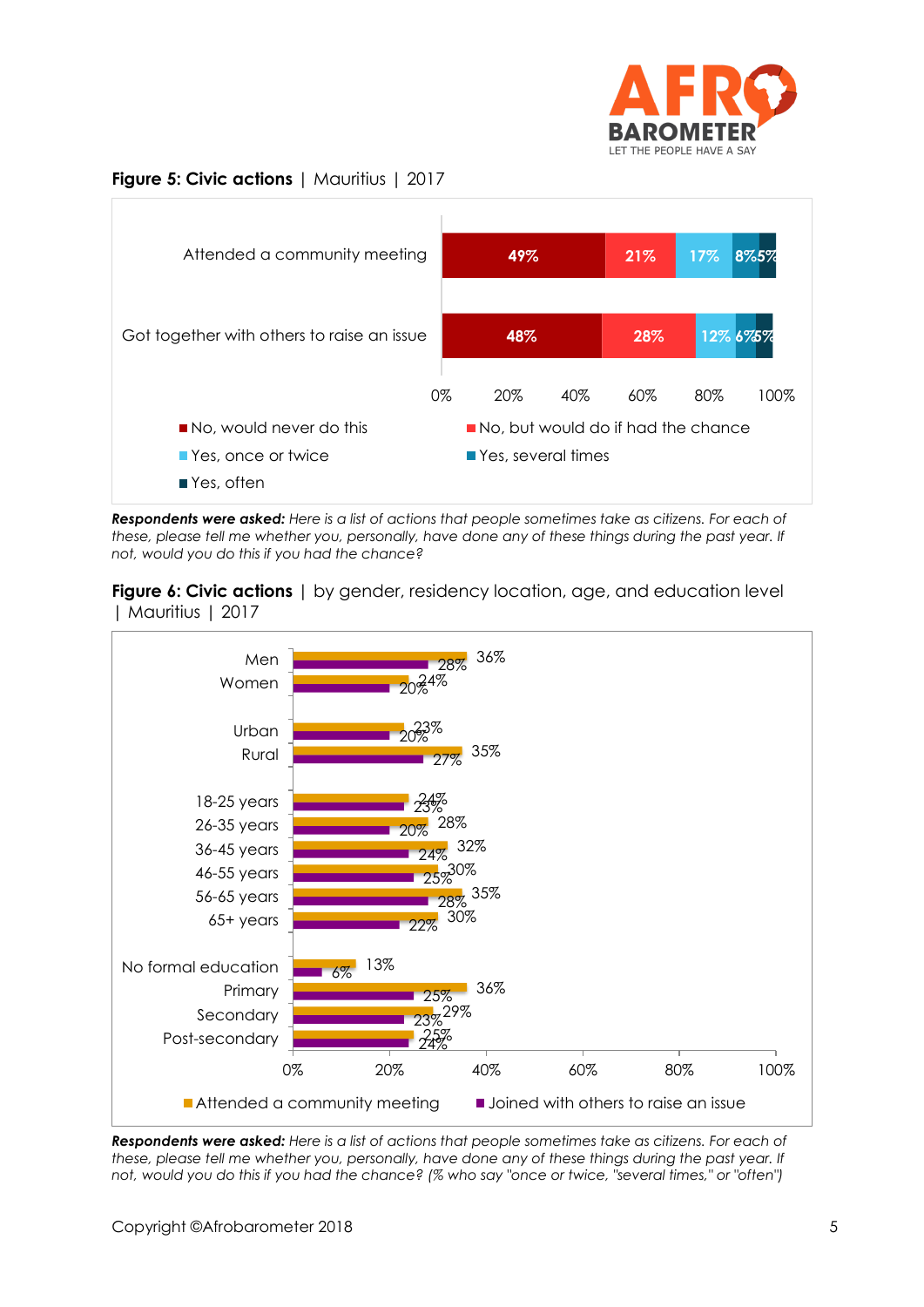

## *Participation in election campaigns*

Only small minorities of Mauritians say they attended a campaign rally (15%) or worked for a candidate or party (8%) during the last national elections in 2014 (Figure 7). But 76% say they voted in the 2014 elections.



**Figure 7: Participation in 2014 national elections** | Mauritius | 2017

*Respondents were asked: Thinking about the last national election in 2014, did you: Attend a campaign rally? Work for a candidate or party?*

#### *Contact with officials to discuss problems*

About one in four Mauritians say they contacted an official of a government agency (26%) or a religious leader (26%) during the previous year to discuss an important problem or give them their views (Figure 8). Fewer contacted a municipal or district councillor (18%), a political party official (15%), or a member of the National Assembly (11%) about a problem or to share their opinions.

## **Figure 8: Contact with officials** | Mauritius | 2017



*Respondents were asked: During the past year, how often have you contacted any of the following persons about some important problem or to give them your views?*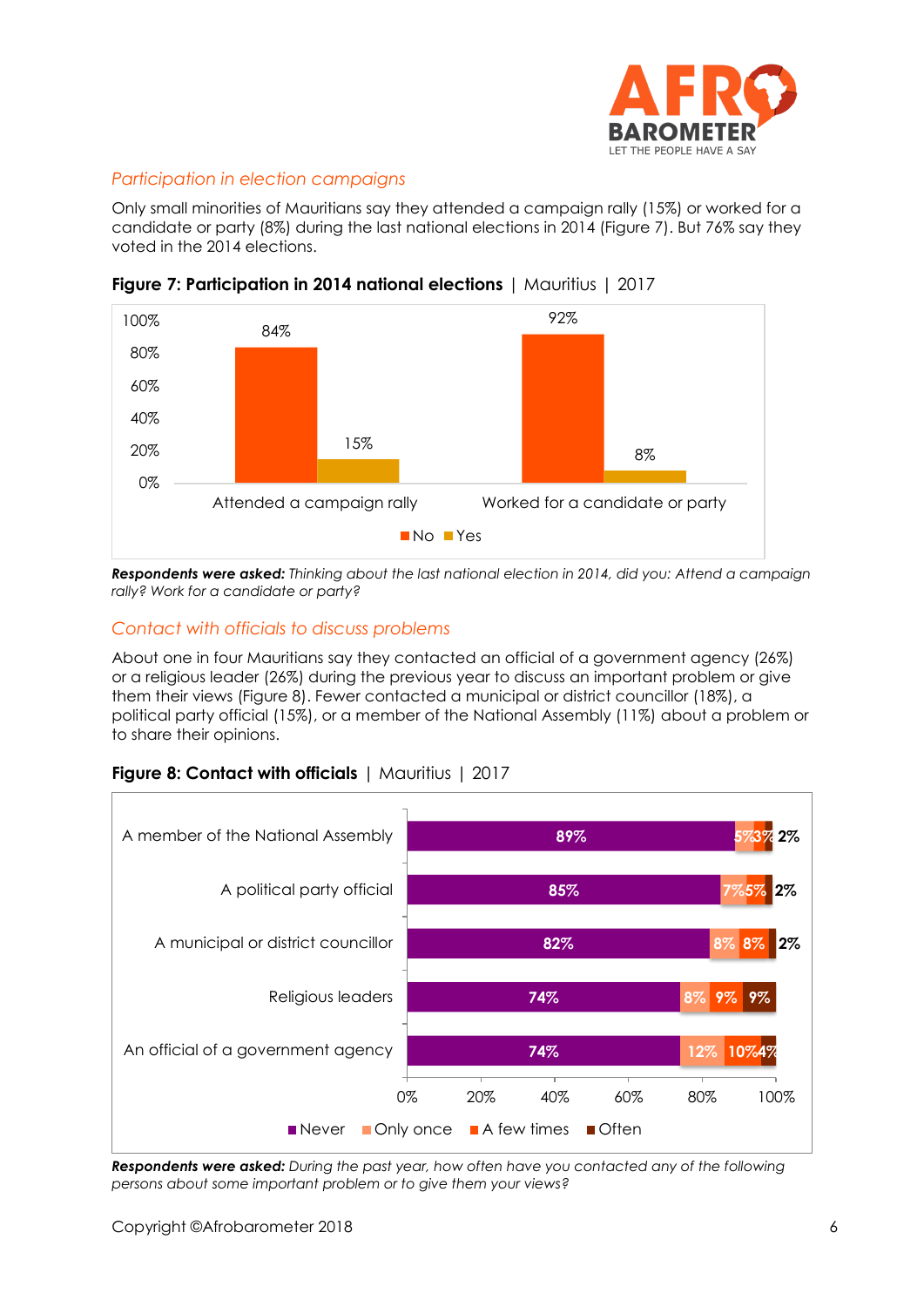

### *Actions when dissatisfied with government performance*

A majority of Mauritians say they "would never" engage in certain lawful citizen actions to express dissatisfaction with the government's performance (Figure 9). About one in six (16%) say they contacted a government official during the previous year to ask for help or make a complaint, and one in 10 or fewer say they joined others in the community to request action from the government (10%); contacted the media, such as calling a radio program or writing a letter to a newspaper (8%); participated in a demonstration or protest march (6%); or refused to pay a tax or fee to the government (3%) to voice their displeasure.

#### **Figure 9: Actions to express dissatisfaction with government performance**  | Mauritius | 2017



*Respondents were asked: Here is a list of actions that people sometimes take as citizens when they are dissatisfied with government performance. For each of these, please tell me whether you, personally, have done any of these things during the past year. If not, would you do this if you had the chance?*

## **Caution regarding political involvement**

If most Mauritians do not engage in civic and political activities, one reason may be a widespread feeling that political rights are constrained. Almost three-fourths (71%) of respondents say that people "often" or "always" have to be careful about what they say about politics – a 14-percentage-point increase from 2014. Seven in 10 respondents also say that people must "often" or "always" be careful about which political organizations they join (71%) and how they vote (73%) (Figure 10).

Caution regarding joining political organizations is most common among young respondents (aged 18-25 years) and increases with education level, ranging from 59% among those with no formal education to more than 70% among those with at least a secondary education (Figure 11). For more on Mauritians' perceptions of their democracy, please see Afrobarometer [Dispatch No. 185.](http://afrobarometer.org/publications/ad185-public-trust-institutions-satisfaction-democracy-decline-mauritius))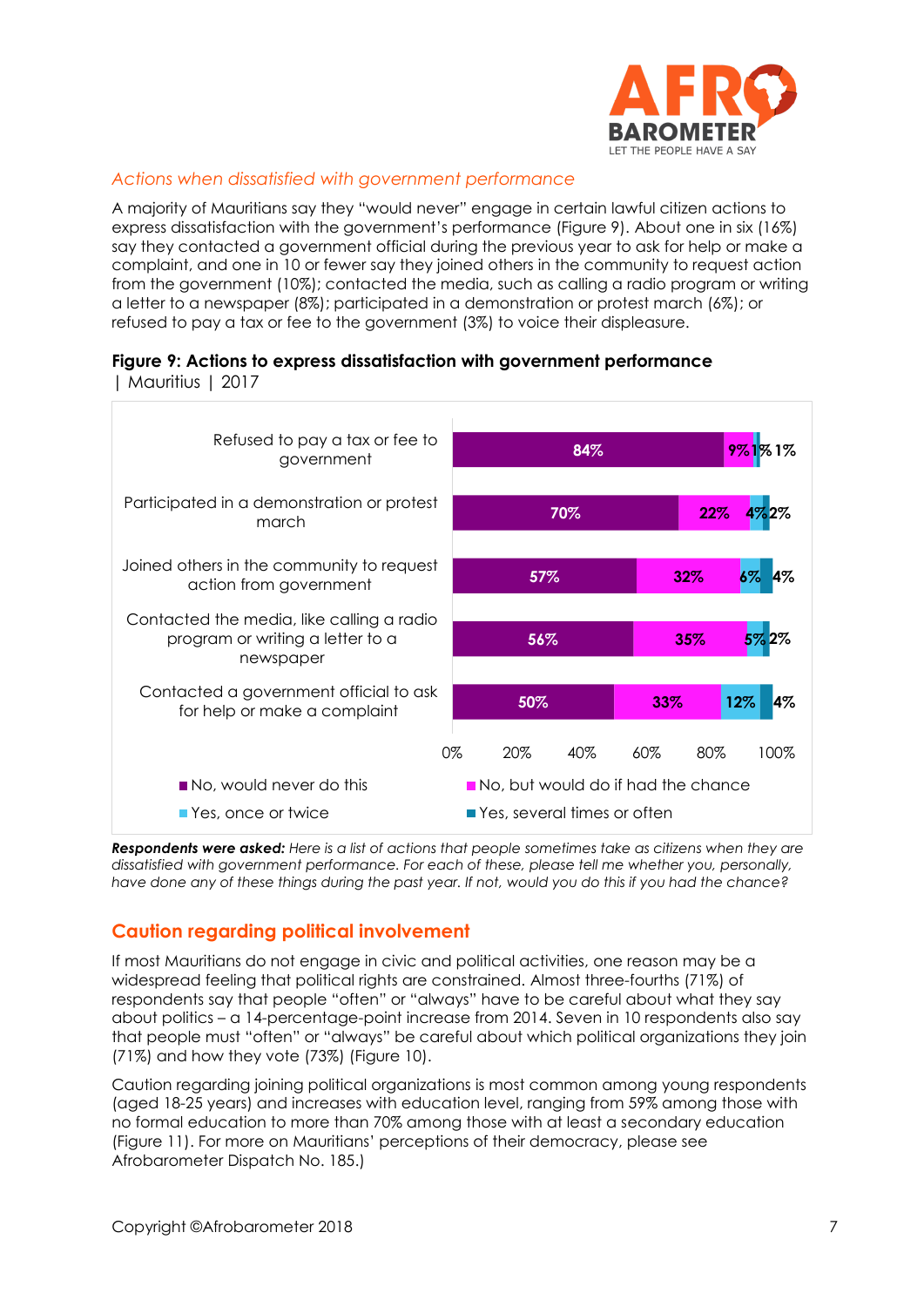

## **Figure 10: Political involvement** | Mauritius | 2017



*Respondents were asked: In your opinion, how often, in this country, do people have to:*

- *Be careful of what they say about politics?*
- *Be careful about which political organizations they join?*
- *Be careful about how they vote in an election?*

#### **Figure 11: People have to be careful about which political organizations they join**  | by age and education | Mauritius | 2017



*Respondents were asked: In your opinion, how often, in this country, do people have to be careful about which political organizations they join? (% who say "often" or "always")*

Moreover, sizeable minorities of Mauritians say their political freedoms have eroded over the past few years. About three in 10 (31%) say citizens now have "somewhat less" or "much less" freedom to say what they think about politics, while 21% say they have "somewhat more" or "much more" freedom and 43% believe little has changed (Figure 12).

Mauritians are evenly divided in their view of press freedom: Three in 10 (30%) say the media has less freedom than a few years ago to investigate and criticize government actions, while about the same proportions believe that media freedom has increased (31%) or stayed the same (33%).

Views on the evolution of other political rights are similarly divided, including the freedom to join any political organization (26% somewhat/much less) and the space for independent organizations and opposition parties to speak, hold meetings, and advocate their views (23% and 19%, respectively, somewhat/much less).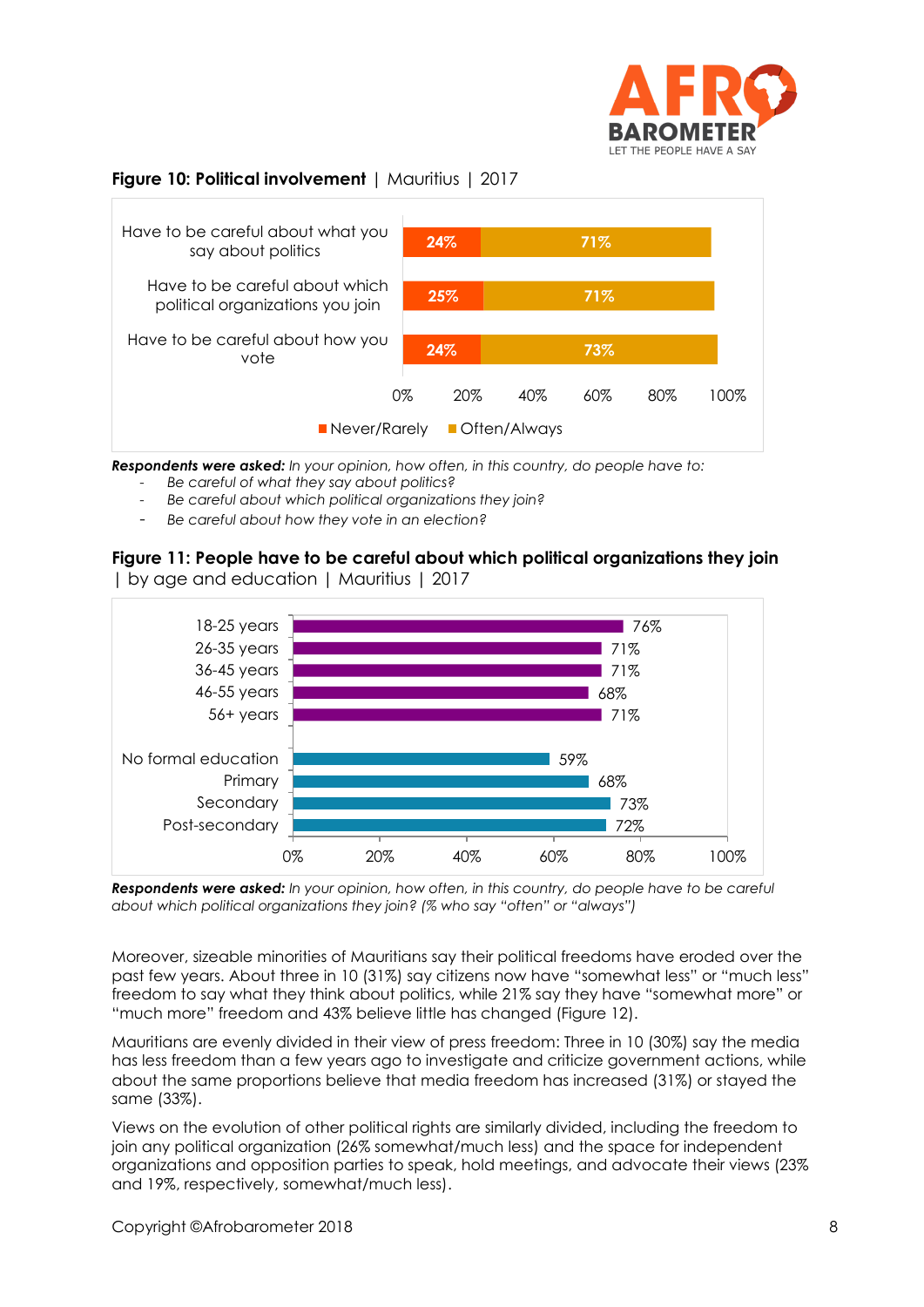

## **Figure 12: Trends in political freedoms** | Mauritius | 2017



*Respondents were asked: Please tell me if there is more or less freedom now for each of the following things compared to a few years ago, or are things about the same?* 

*- Your own freedom to say what you think about politics?*

*- Your own freedom to join any political organization you want?*

*- The media's freedom to investigate and report on government mistakes or to criticize government actions or performance?*

*- The freedom of independent groups or non-governmental organizations to speak, hold meetings, or advocate their views freely, including criticizing the government if they choose?*

*- The freedom of opposition parties or candidates to speak or hold rallies, state their views, or criticize the government?*

### **Conclusion**

While Mauritians value their national identity, most do not fully assume their role as citizens by engaging in civic and political activities. Women, urban residents, and those without formal education are less likely than men, rural residents, and the better-educated to participate in civic activities such as attending community meetings and joining with others to raise an issue. Moreover, most Mauritians say they have to be careful about voicing their political opinions and joining political organizations.

> Do your own analysis of Afrobarometer data – on any question, for any country and survey round. It's easy and free at www.afrobarometer.org/online-data-analysis.